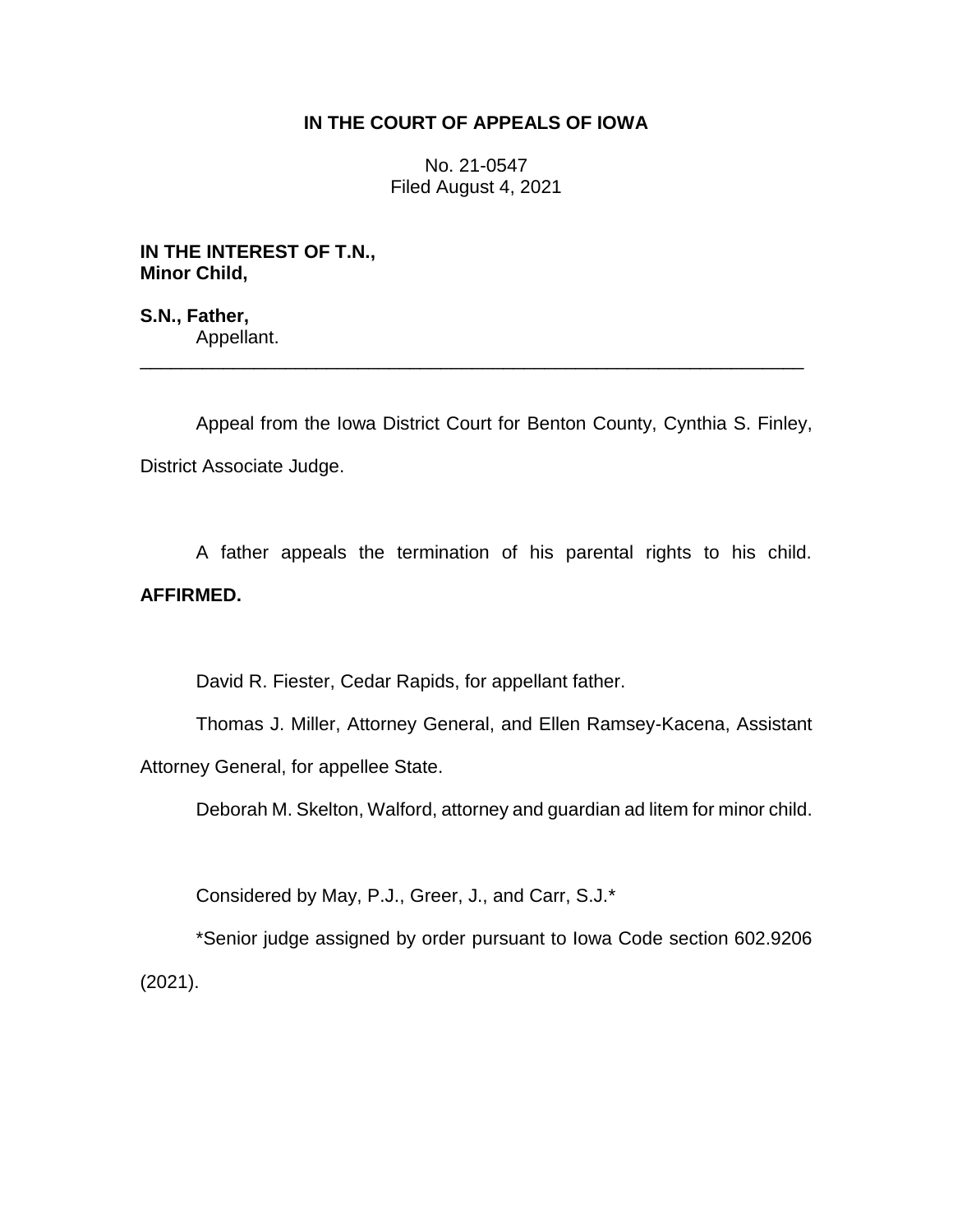## **CARR, Senior Judge.**

A father appeals the termination of his parental rights to his child.<sup>1</sup> He challenges the grounds for termination. He also argues termination would harm the child and asks for more time. We review his claims de novo. *In re A.S*., 906 N.W.2d 467, 472 (Iowa 2018).

The juvenile court terminated the father's parental rights under Iowa Code section 232.116(1)(h) (2021). This court may terminate under this paragraph if it finds:

(1) The child is three years of age or younger.

(2) The child has been adjudicated a child in need of assistance [(CINA)] pursuant to section 232.96.

(3) The child has been removed from the physical custody of the child's parents for at least six months of the last twelve months, or for the last six consecutive months and any trial period at home has been less than thirty days.

(4) There is clear and convincing evidence that the child cannot be returned to the custody of the child's parents as provided in section 232.102 at the present time.

Iowa Code § 232.116(1)(h). The first three requirements are met. We turn our

focus to section 232.116(1)(h)(4).

 $\overline{a}$ 

We agree the evidence shows the child cannot be returned to the father's

care without exposing the child to any harm amounting to a new CINA adjudication.

*See In re M.M*., 483 N.W.2d 812, 814 (Iowa 1992) ("[A] child cannot be returned

to the parent under Iowa Code section 232.102 if by doing so the child would be

exposed to any harm amounting to a new [CINA] adjudication."). The father has a

long history of criminal activity and was incarcerated at the time of the child's

 $1$  The juvenile court also terminated the parental rights of the mother in the same order. She does not appeal.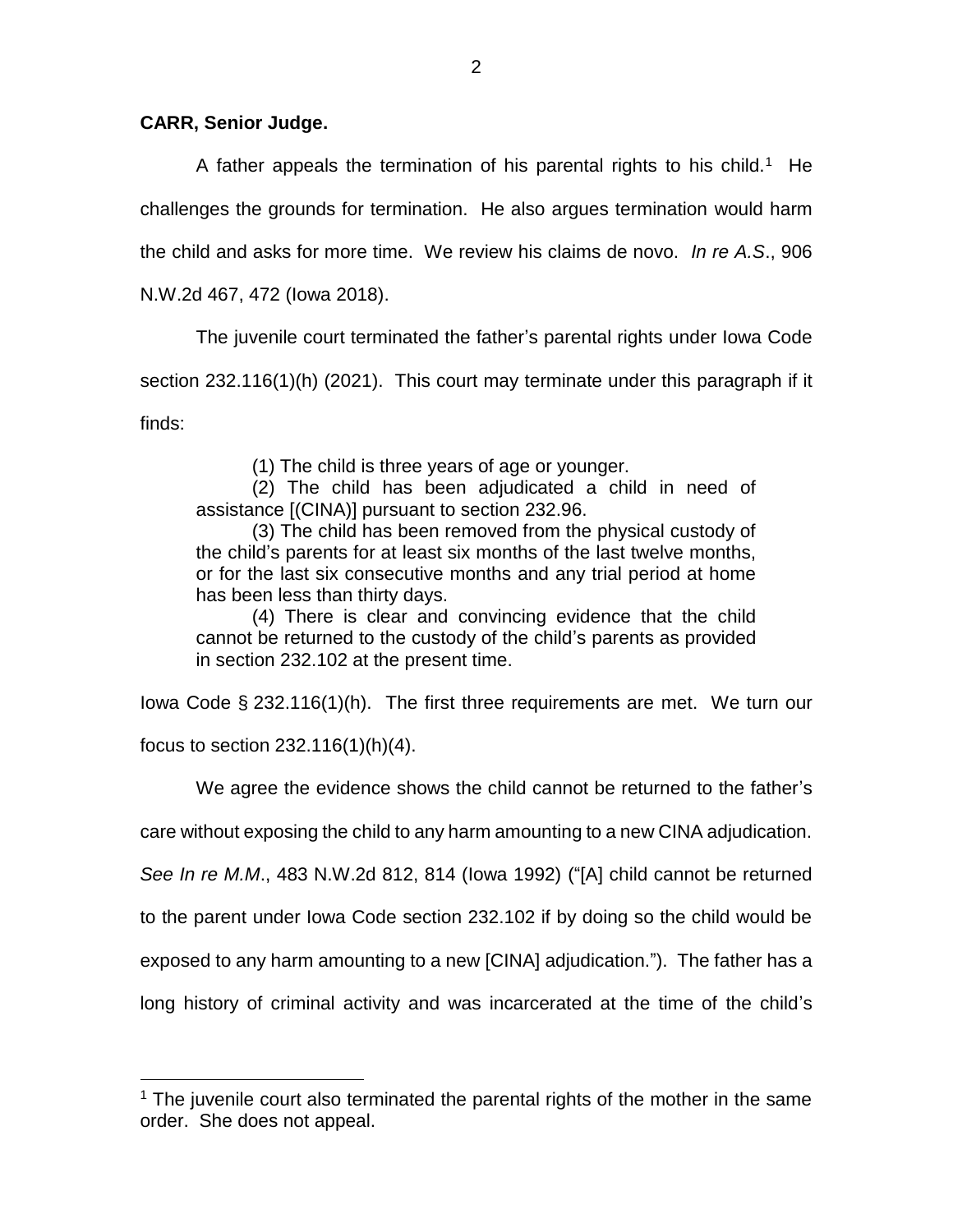removal in June 2020. He remained incarcerated at the time of the termination hearing in April 2021 and was not set to discharge his sentence until February 2022. Although the father anticipated the parole board would grant him release soon, there are other factors that bar the child's immediate return: (1) the father has not had contact with the child in one year, (2) the mother testified the father never cared for the child without supervision, (3) the father has an extensive criminal history that includes probation violations and revocations, and (4) the father has a history of substance-abuse and mental-health issues. The time needed to address these concerns prevents immediate return of the child to the father's care even if the father is paroled. *See In re L.M.*, 904 N.W.2d 835, 839 (Iowa 2017) (finding that the child could not be returned to the mother's care because, although she was granted parole, the mother needed to serve ninety days in a community correctional facility and address her history of drug addiction and parenting dysfunction before resuming custody of the child). The evidence supports terminating the father's parental rights under Iowa Code section 232.116(1)(h).

The father also contends termination is against the child's best interests because it would harm the child because of the closeness of the parent-child relationship. *See* Iowa Code § 232.116(2) (requiring the court to "give primary consideration to the child's safety, to the best placement for furthering the longterm nurturing and growth of the child, and to the physical, mental, and emotional condition and needs of the child" in determining whether to terminate parental rights), (3)(c) (stating the court "need not terminate" the parent-child relationship if "[t]here is clear and convincing evidence that the termination would be detrimental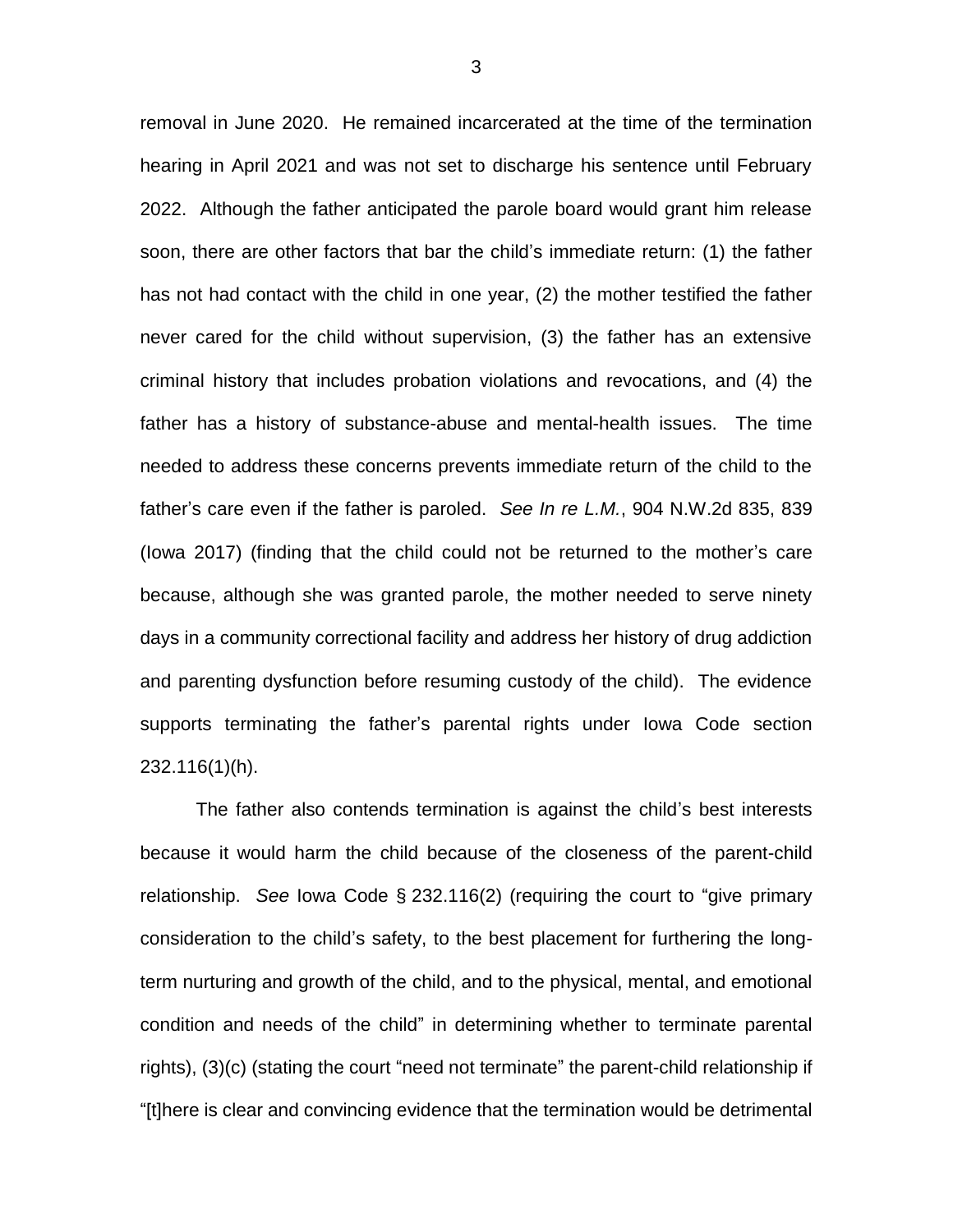to the child at the time due to the closeness of the parent-child relationship"). The father's claim is unsubstantiated, as the father's involvement with the child has been limited by his incarcerations. *See In re D.S*., 806 N.W.2d 458, 475 (Iowa Ct. App. 2011) ("Any bond that exists between the parents and the child in this case is limited considering the child's young age and the time he has spent out of their care."). The father has the burden of proving his claim under section 232.116(3)(c). *See In re W.M*., 957 N.W.2d 305, 312 (Iowa 2021) (noting that after "the State has proven a ground for termination, the parent resisting termination bears the burden" of proving a ground under section 232.116(3) (quoting *A.S.*, 906 N.W.2d at 476)). He fails to do so. *See id.* at 315 (finding that, despite the existence of a parent-child bond, mom failed to provide clear and convincing evidence to show that the bond made termination "more detrimental than not").

What the father really wants is more time, claiming the child "would suffer no ill effects whatsoever if the Court allowed a few more months to prove that [he] can care for [the child] and keep [the child] safe, once paroled or otherwise released." But to delay permanency, the court must "enumerate the specific factors, conditions, or expected behavioral changes which comprise the basis for the determination that the need for removal of the child from the child's home will no longer exist at the end of the additional six-month period." Iowa Code § 232.104(2)(b). We cannot do so. It is a familiar refrain in these cases that evidence of a parent's past performance can provide insight into the future. *See, e.g.*, *In re A.C*., 415 N.W.2d 609, 613 (Iowa 1987). Nothing in the father's past performance suggests that the child can be returned to him in six months. We will

4